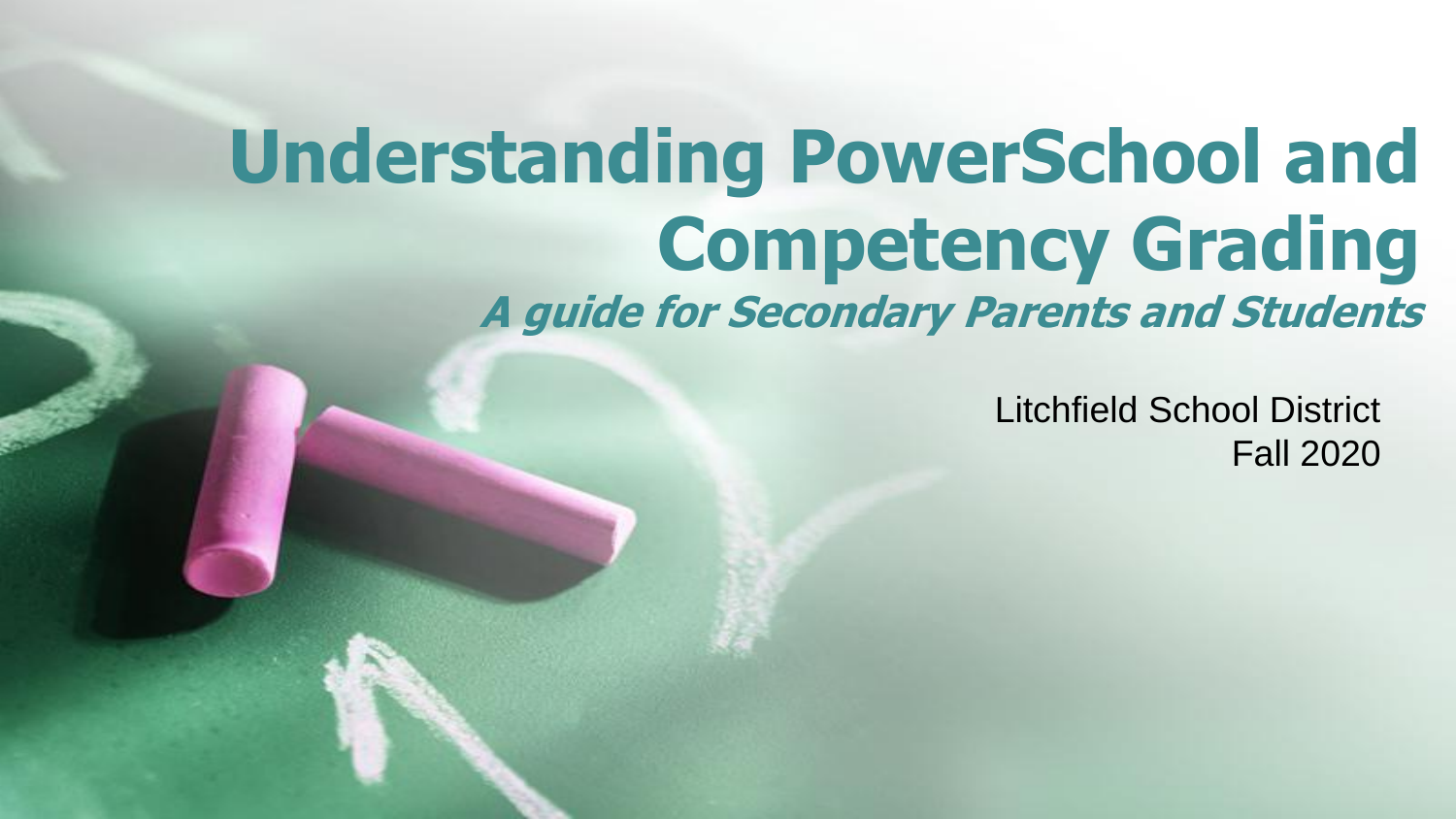## **Background Info.**

- In Winter 2019/20, the district made the decision to transition to a new Student Information System. With this shift from Infinite Campus to PowerSchool came the need to look at our grading system and whether we were ready to move to a more common, competency based system in all three schools.
- In early 2020 (prior to the pandemic) our district grading and reporting committee agreed to structure grading in all three schools around competencies.
- Since 2016, the approved Litchfield School District Curriculum in all subjects has been a competency based [curriculum](https://www.litchfieldsd.org/Curriculum.aspx).
- Reporting out on competencies has been a state requirement since 2015.
- Last winter, a plan was outlined and [presented](https://docs.google.com/presentation/d/12lTsULceQbVfF6xlk6A-e31kHtm_wXPD3qxkSOaEK_k/edit?usp=sharing) to the school board.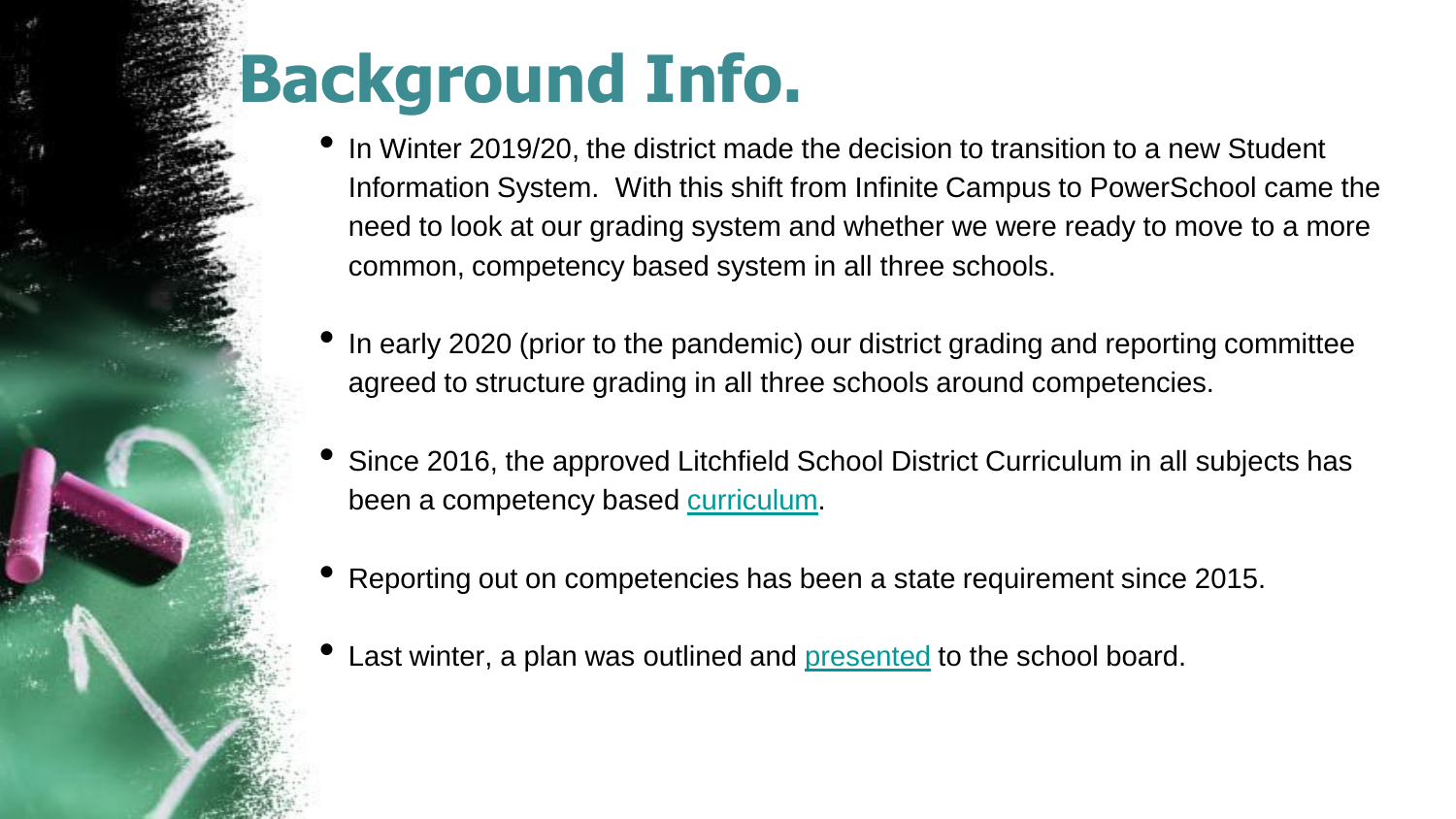# **What are the Competencies?**

- Litchfield has district wide competencies that are applied at all levels.
- Students are expected to demonstrate an independent ability to apply the skills from the competency using the content appropriate for the course/grade level. The list of approved competencies can be found [here](https://docs.google.com/spreadsheets/d/11cFMj79j6aeT1Iy2xSswc--SrA1SVVcYVJXSRxQRWUg/edit?usp=sharing).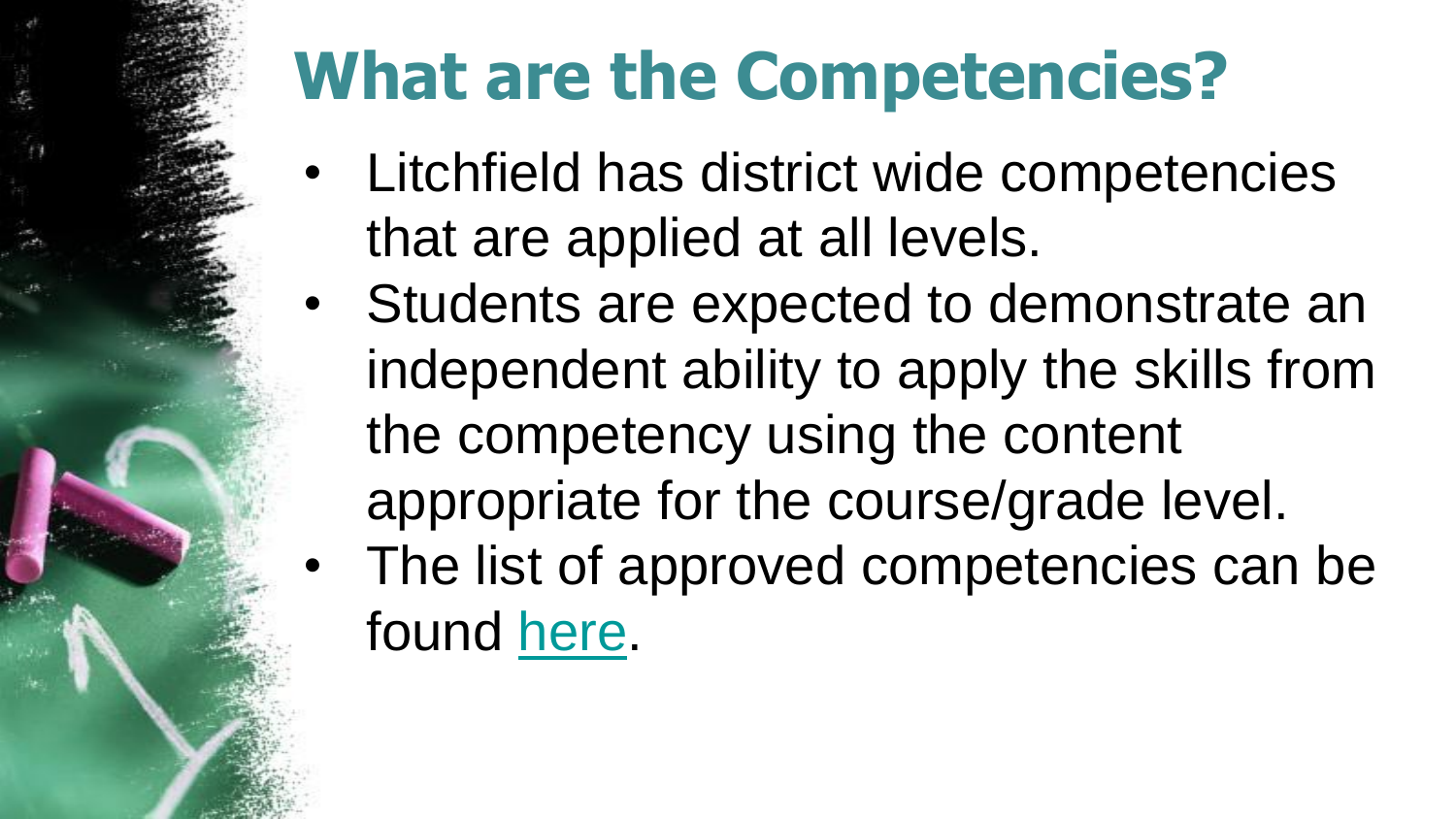### **How is Competency Grading different from Traditional Grading?**

#### Traditional System

- Based on seat time.
- Remembering content.
- Teacher centered.
- Instruction is common.
- Grades are on 100pt scale.
- Grades are typically divided by type of assignment.
- Behaviors and non academic  $\bullet$ skills are included in grades.

#### Competency Based System

- Based on demonstration of proficiency.
- Application of knowledge and skills
- Student centered.
- Instruction is personalized.
- Grades are typically on a 4 point scale.
- Each competency is scored separately to make up course proficiency.
- Behaviors and non academic skills are not included in academic grades.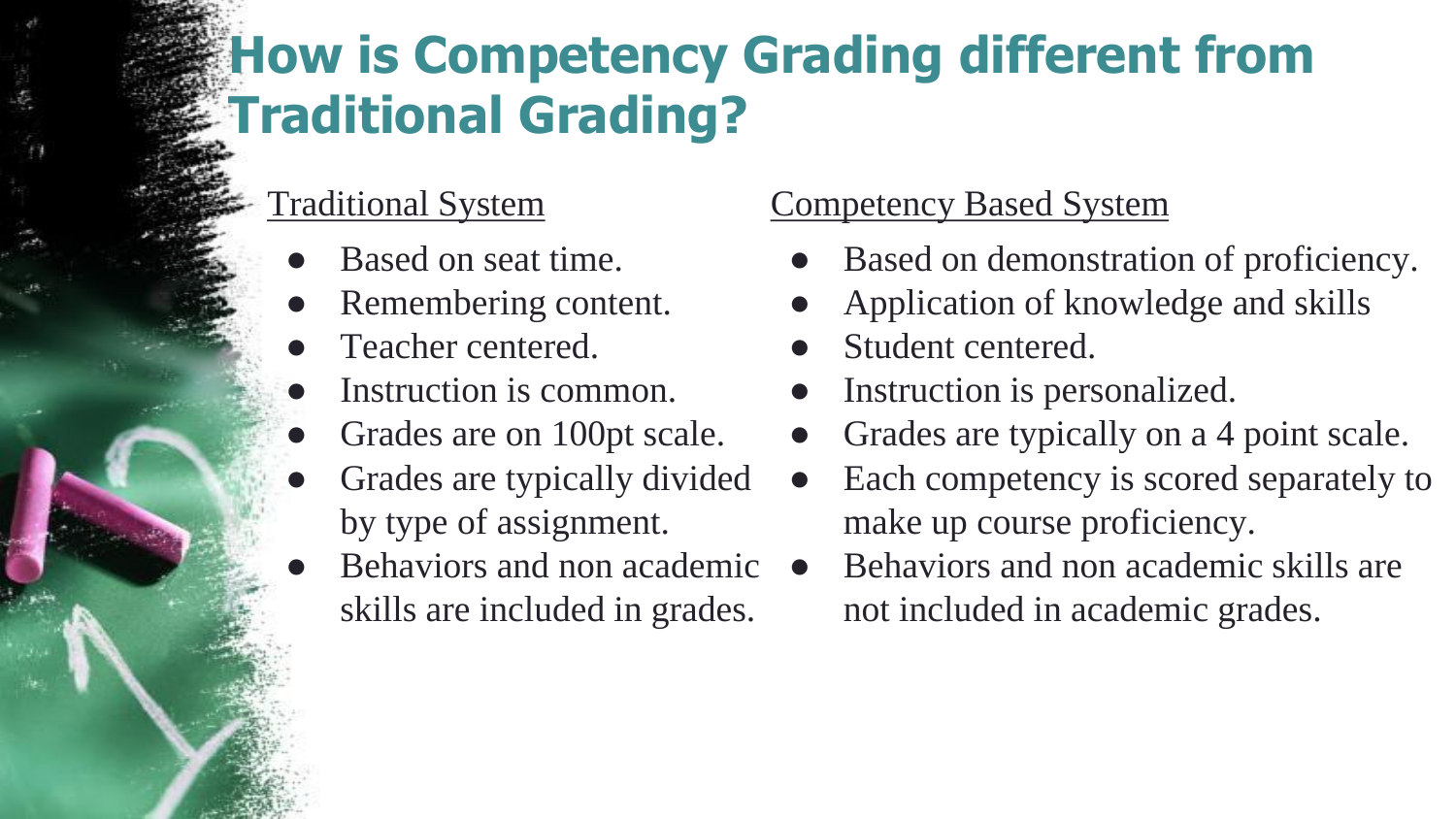### **How is Competency Grading different from Traditional Grading?**

#### Traditional System

- Assignments receive a concrete score based on correctness.
- All assignments are included in the average.
	- All grades are averaged together to get an overall score.
	- Extra credit, participation grades,  $\bullet$ late work penalties impact the subject/course average.

#### Competency Based System

- Assignments receive a score based on level of demonstrated proficiency.
- Only assignments that specifically assess the competency are included.
- The level of competency is based on trends and progress not averages.
- Extra credit, participation scores and other behavioral scores are part of Work Study Practices and don't impact the competency scores.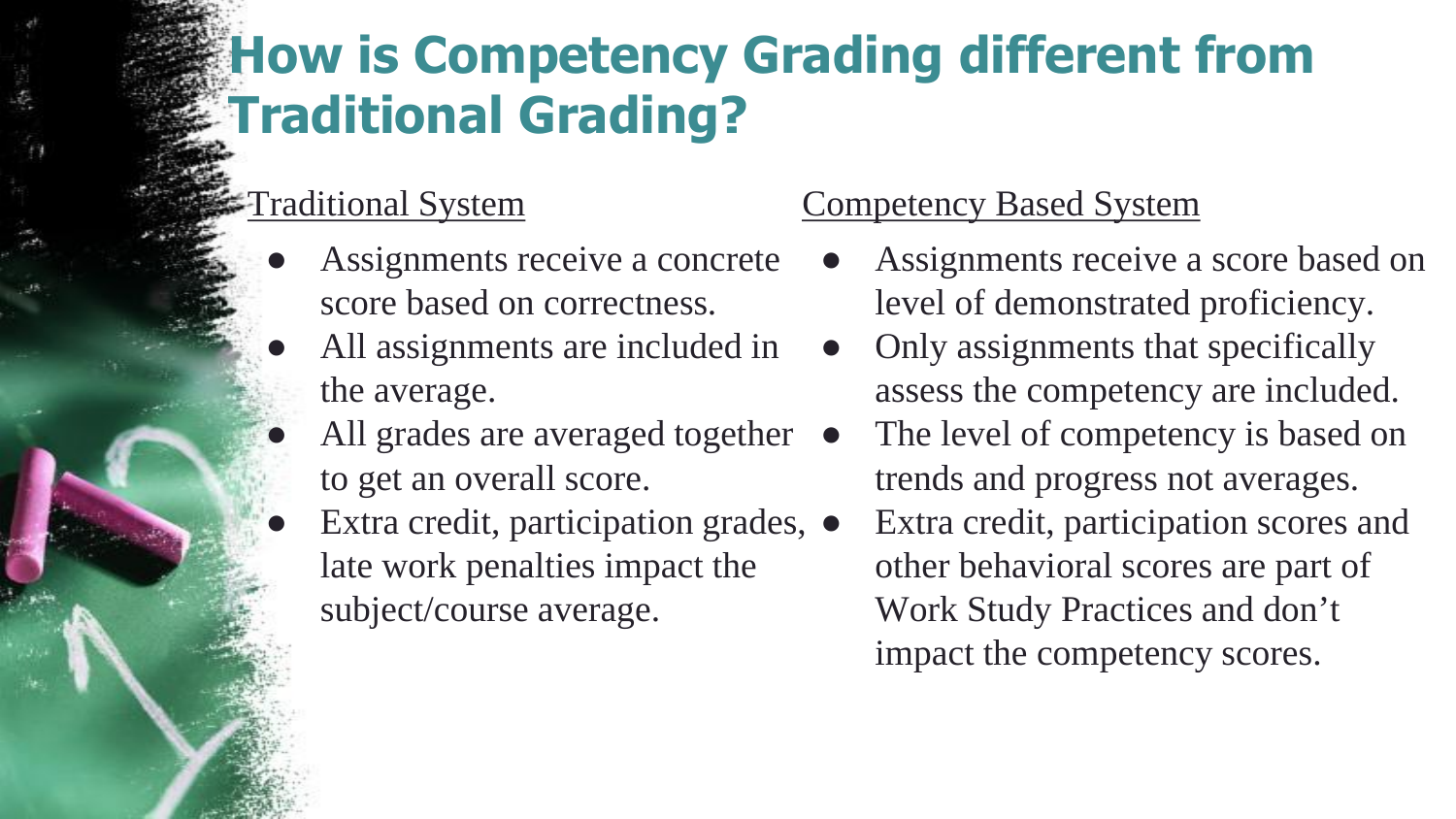### **How does PowerSchool work with Competency Based Grades in Litchfield?**

- All competencies are weighted equally unless otherwise noted.
- The overall course grade is made up of the *competency scores* **NOT** *the assignment scores.*
- All assignments are tied to one or more competency and the score on that assignment is made up of separate competency based scores.
- Teachers can enter grades by percentage or by points **BUT**  PowerSchool will translate each competency score into a percentage.
- These percentages are averaged to make up the overall competency score for the course.
- **THEN** the Competency Scores are combined to make up the overall course score.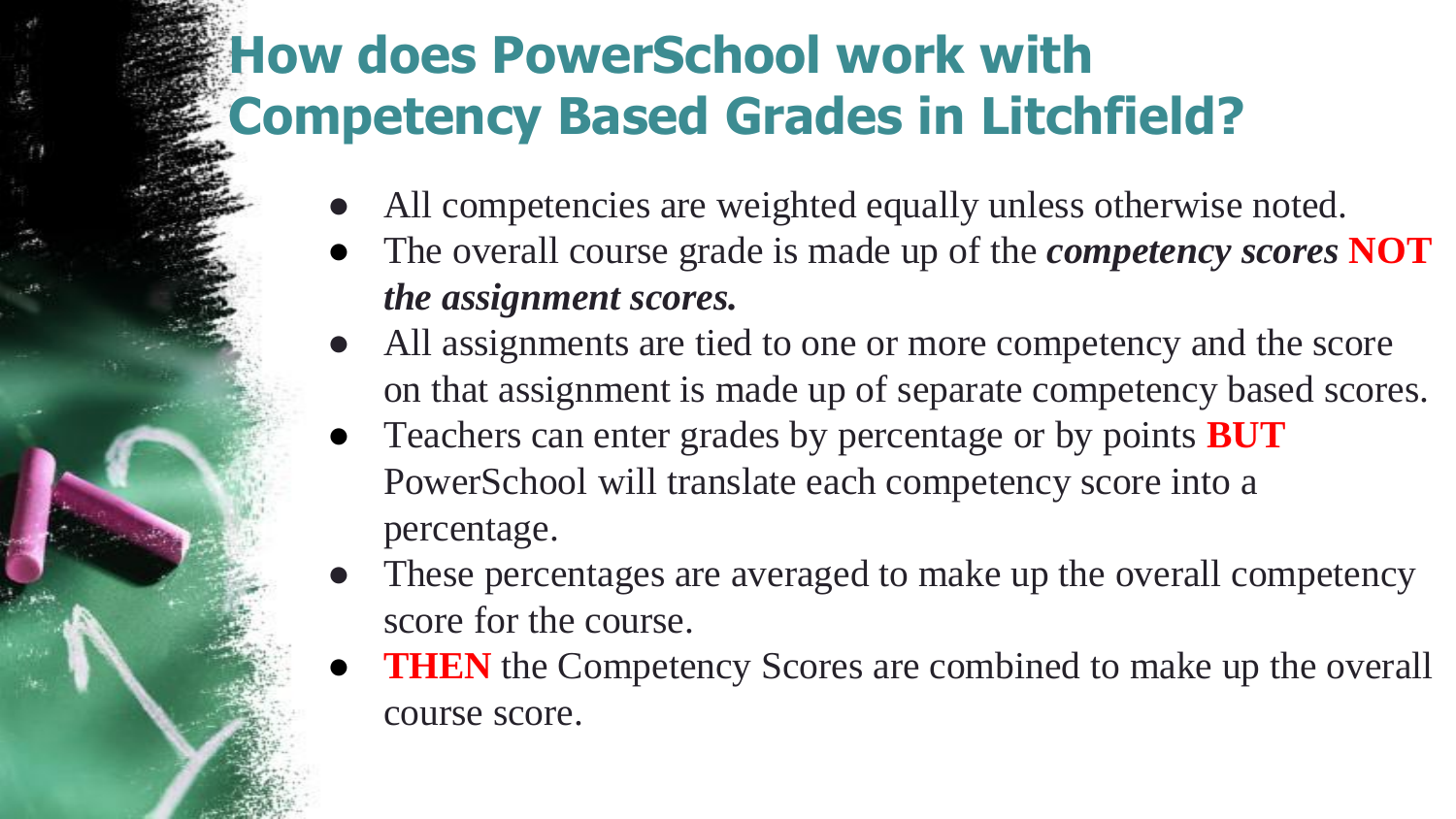## **Sample Calculation #1**

Competency 1 - Students will demonstrate the ability to apply and extend mathematical properties in order to solve problems. - 50% (of total grade)

Competency 2 - Students will demonstrate the ability to communicate and justify reasoning in order to support mathematical arguments. - 50% (of total grade)

|                | Comp 1 score | Comp 2 score | <b>Assignment</b>  |
|----------------|--------------|--------------|--------------------|
|                |              |              | Score <sup>*</sup> |
| Test 1         | 20/25 (80%)  | 6/10 (60%)   | 26/35 (74%)        |
| Test 2         | 25/25 (100%) | 4/5 (80%)    | 29/30 (97%)        |
| Project        | 35/50 (70%)  | 35/50 (70%)  | 70/100 (70%)       |
| Test 3         | 18/20 (90%)  | 7/10 (70%)   | 25/30 (83%)        |
| <b>AVERAGE</b> | 85%          | 70%          | 81%                |
| $($ of % $)$   |              |              |                    |
|                |              |              |                    |

Quarter Grade =  $78\%$  is made up of the average of the competency scores

the assignment score appears in PowerSchool, but does

not factor into the overall grade.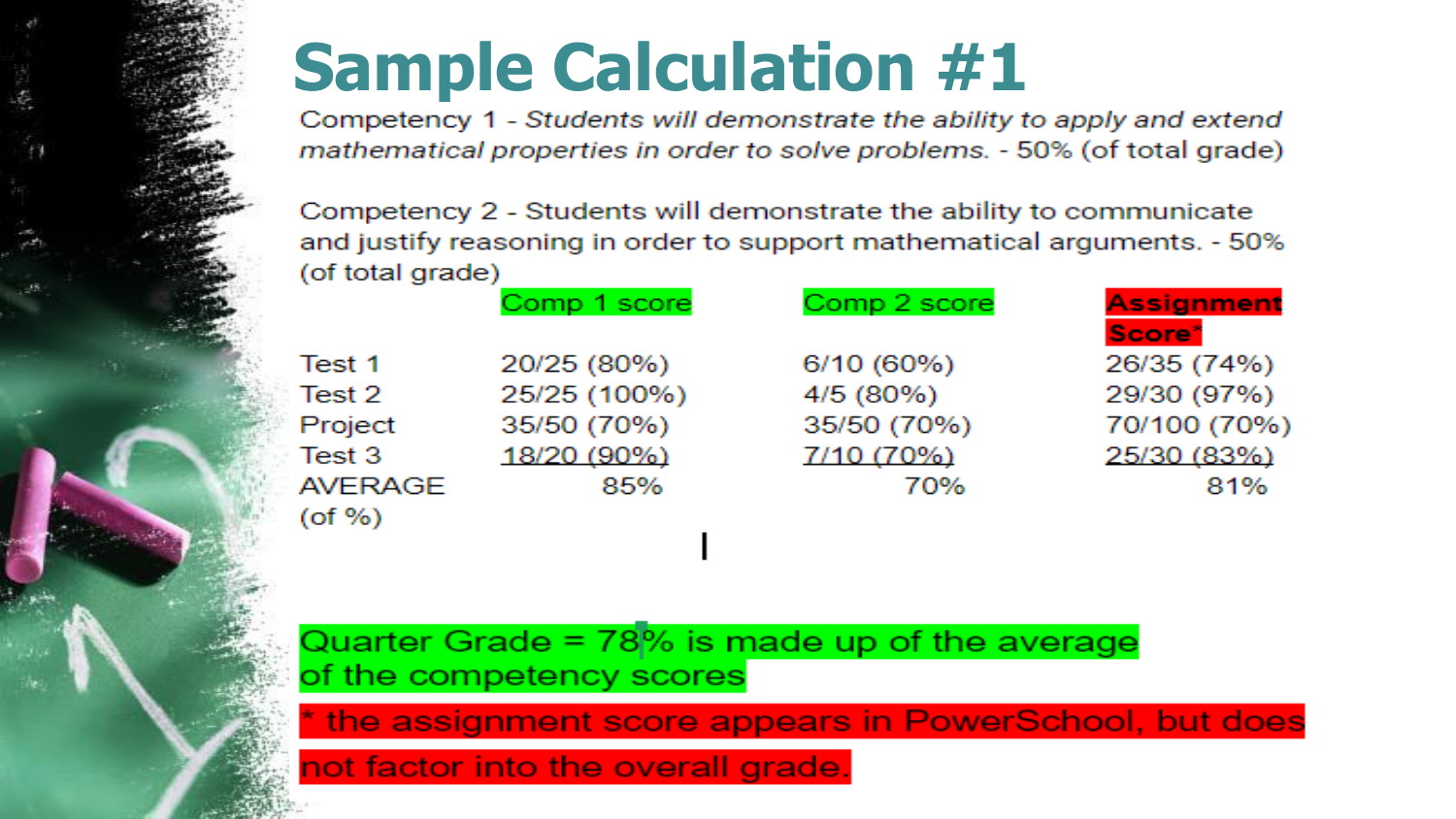## **Sample Calculation #2**

| ្                                                                      | <b>EVAL</b>                                           |      | <b>ANALYZE</b> |        | <b>DEMO</b>   |        | <b>INQ</b>    |                          |
|------------------------------------------------------------------------|-------------------------------------------------------|------|----------------|--------|---------------|--------|---------------|--------------------------|
|                                                                        | <b>Points</b>                                         | Pct  | <b>Points</b>  | Pct    | <b>Points</b> | Pct    | <b>Points</b> | Pct                      |
| <b>BYEN INSTRU</b><br>Summative 1                                      | 15 of 15                                              | 100% |                |        |               |        |               |                          |
| Summative 2                                                            |                                                       |      | 20 of 20       | 100%   |               |        |               |                          |
| Summative 3                                                            |                                                       |      |                |        | 15 of 15      | 100%   | 15 of 15      | 100%                     |
| Summative 4                                                            |                                                       |      |                |        | 20 of 20      | 100%   |               |                          |
| Summative 5                                                            |                                                       |      |                |        | 10 of 10      | 100%   |               |                          |
| Summative 6                                                            |                                                       |      |                |        | 8 of 10       | 80%    | 3 of 5        | 60%                      |
| lSummative 7                                                           | 20 of 20                                              | 100% | 19 of 20       | 95%    | 19 of 20      | 95%    | 20 of 20      | 100%                     |
| lSummative 8                                                           | 10 of 10                                              | 100% |                |        |               |        |               |                          |
| Summative 9                                                            | 10 of 10                                              | 100% | 8 of 10        | 80%    | 10 of 10      | 100%   |               |                          |
| Summative 10                                                           |                                                       |      | 20 of 20       | 100%   |               |        |               |                          |
| Summative 11                                                           | 15 of 15                                              | 100% |                |        |               |        |               |                          |
| Summative 12                                                           |                                                       |      |                |        | 26 of 26      | 100%   |               | $\overline{\mathcal{F}}$ |
| <b>OVERALL COMPETENCY SCORES</b><br>(Average of Percentages)           |                                                       | 100% |                | 93.75% |               | 96.43% |               | 86.67%                   |
| OVERALL COURSE GRADE TO DATE<br>(Average of Competency<br>Percentages) | 94.21%<br>$[(100\% + 93.75\% + 96.43\% + 86.67\%)/4]$ |      |                |        |               |        |               |                          |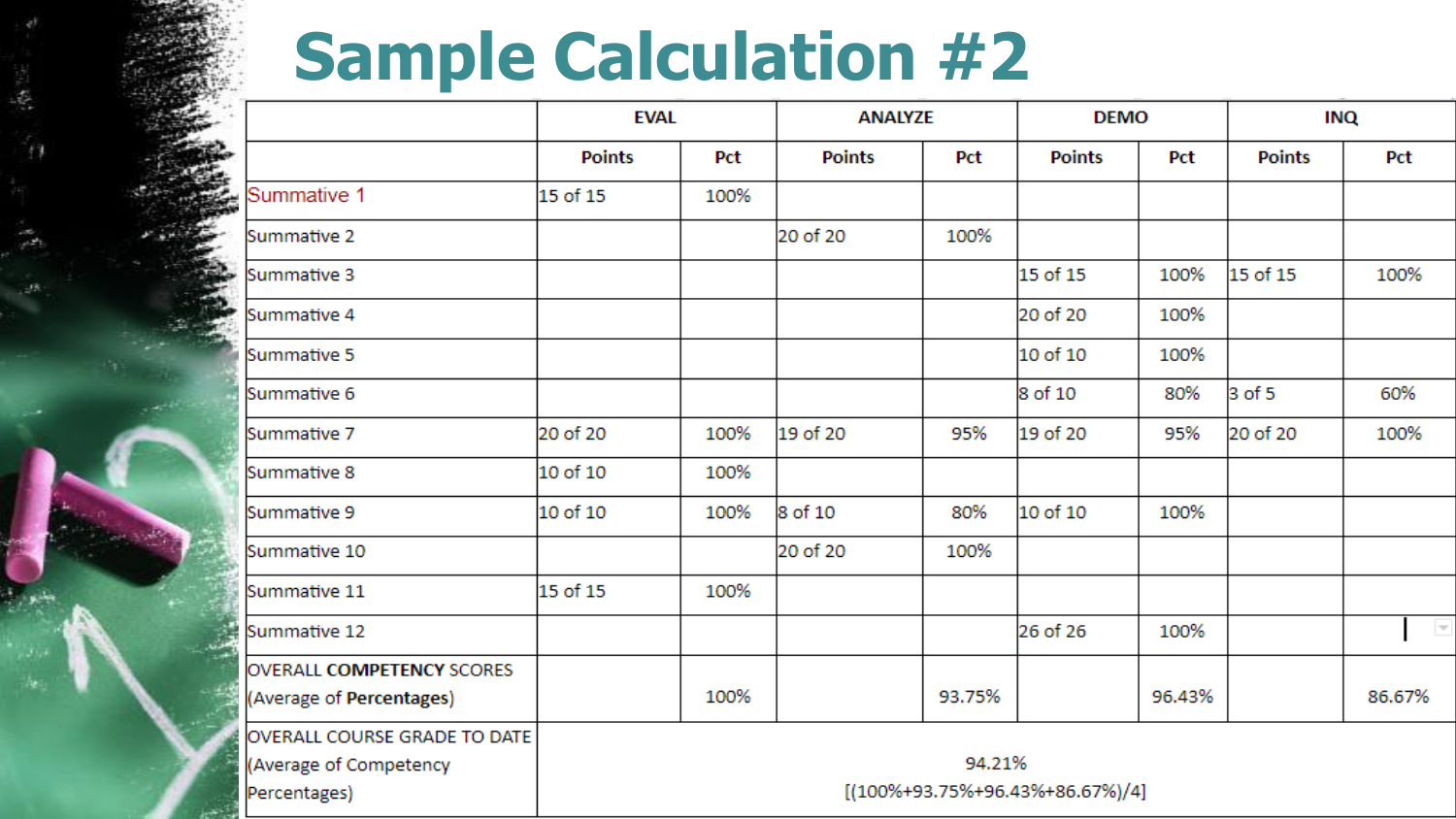# **Competency Grading FAQ's**

#### Why do some competencies show as a letter grade and others as a number 1-4?

- The academic competencies that are used to calculate a student's final grade are presented as letter grades.
- The Work Study Practice "competencies" are scored on a 4 point rubric and these do not factor into the student's final grade.

#### ● **Why does a test weigh as much as a quiz?**

- In a competency based system, the value of the assignment has no bearing on the student's ability to demonstrate proficiency in the assessed competency.
- A student's grade should be based off of the demonstration of competency and not on their ability to be good at school. That is a behavior and that applies to the Work Study Practices.

#### If participation and completion grades don't "count" why will kids even do that work?

○ By entering them into the formative category teachers are creating a record for parents to see if their child isn't completing work. They are also building a bank of data for the WSP.

#### ● **Has it been decided what percentage is considered competent/proficient?**

Since we are still in a 100 point system, a student is proficient if they score a 65 or above.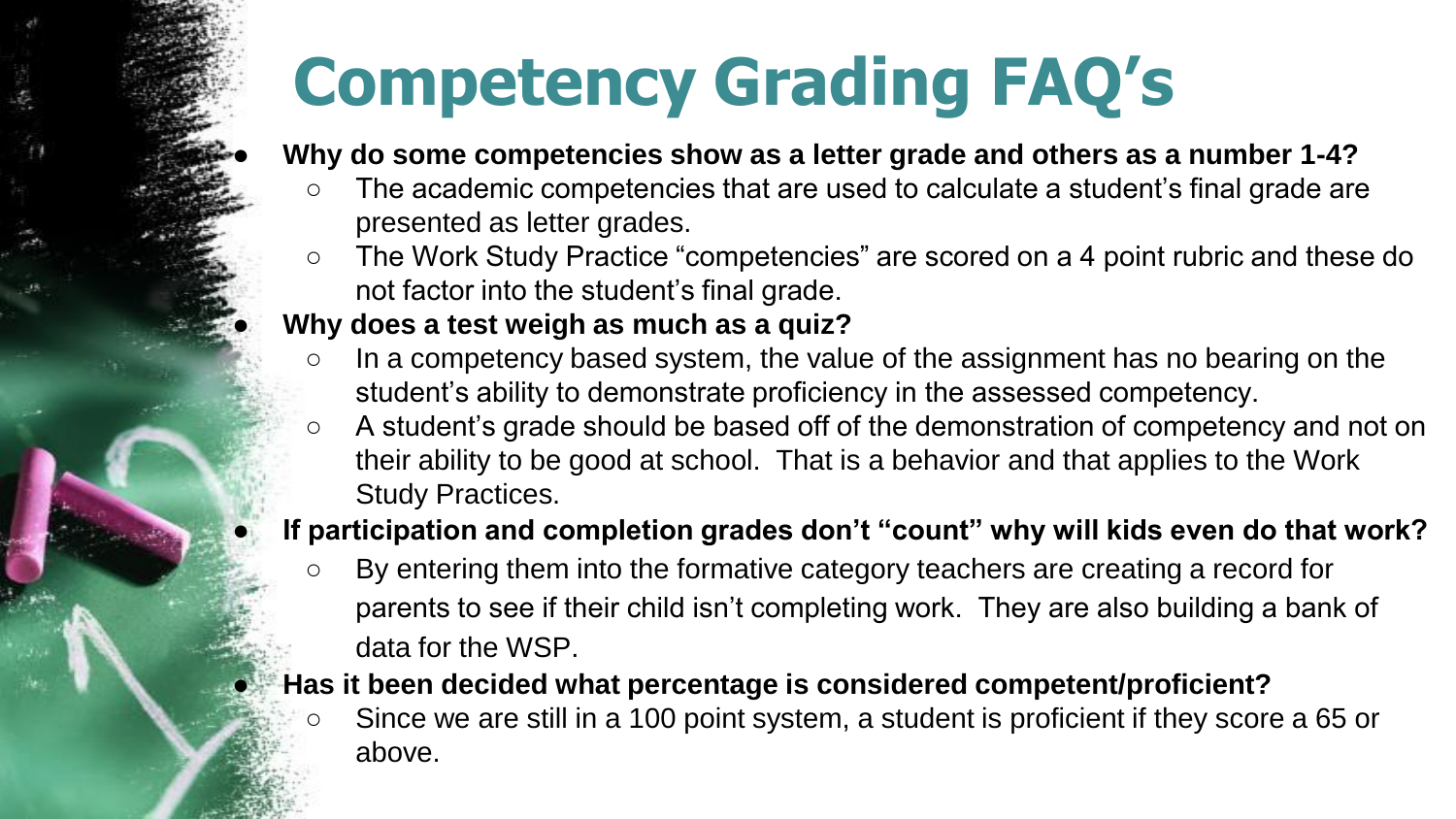# **PowerSchool Tips**

- I can't see the details for each assignment when I view a class.
	- This may be due to using the app which only shows a general overview. If you view grades on the computer, you will be able to get a more complete picture.
- I see an assignment score but not an overall course score.
	- This may be due to an entry error. If you are on the computer and see this, please contact your child's teacher.
- I don't know how to access my child's PowerSchool?
	- See the link below -

https://docs.google.com/document/d/1tb66qCxForWDpdi5Ug1t9Imoc 2eAjcn46jIY2kai1Bw/edit?usp=sharing

- **I don't really understand what I'm looking at?** 
	- Start with your child's teacher. They will be able to clear up a lot of confusion. If they don't have the answer, reach out to your child's building administration.